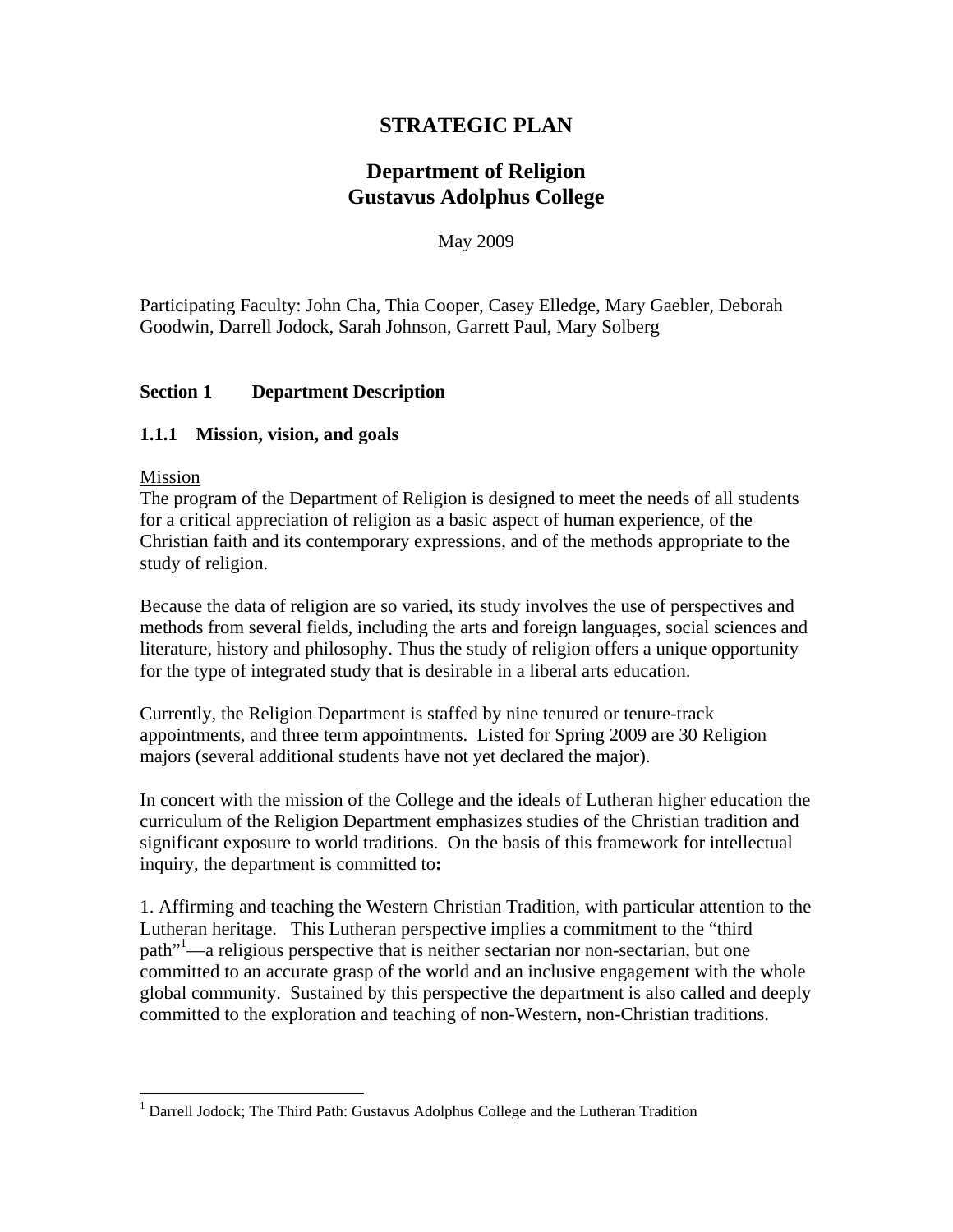2. Excellence in scholarship and teaching in the tradition of the liberal arts with the recognition that teaching must be informed by scholarship—which in turn is informed by active research, writing, and speaking.

3. Fostering a "mature understanding of the Christian faith" that can embrace both difference and self-identity within the context of increased experience of religious and cultural plurality. To this end the department supports programs of international study that enhance such engagement, including but not limited to the incorporation of education abroad into our major. Likewise we are committed to the increased internationalizing of our curriculum. In all of these encounters the department recognizes its academic responsibility to students for the ongoing analysis required to make the experience of difference and identity coherent.

## Vision

Guided by its mission statement and building on its current strength in curricular offerings, the Religion Department envisions further development in four areas:

- 1. Enhancement of the Religion curriculum/major by a) expanding offerings in non-Western, non-Christian traditions; b) strengthening the Biblical curriculum; c) developing a more structured course sequence culminating in the Senior Thesis; d) focusing on interdisciplinary approaches to the study of religions; e) cultivating in students intercultural and inter-religious competency.
- 2. Continued and developing excellence in teaching and scholarship through increased and on-going support for faculty development.
- 3. Increased support for students majoring or minoring in Religion a) advising students in considering a vocation; b) fostering a sense of community among the majors; and c) increasing student diversity amongst majors/minors (ethnic, religious, etc.).
- 4. Strengthening the Religion faculty through a) an increase of ethnic/racial diversity in Department, and b) a clear articulation of what constitutes a "Lutheran presence" in the department.

## Goals

Corresponding to the areas stated above, the Religion Department will achieve the following goals:

1. While maintaining faculty resources in Christian theology and ethics, hire at least 2 additional faculty (total of 3 tenure-line positions) with competencies in other world religions; hire at least 1 additional faculty in Bible (total of 3 tenure-line positions) so that the Religion curriculum covers Hebrew Bible, the intertestamental period and New Testament; with additional faculty, the Department will offer more upper-level courses in preparation for the Senior thesis; in future hiring, considering the methodological training of candidates for the position; working more closely with appropriate faculty from other departments; including more faculty from other departments in senior thesis advising (e.g., co-advising); integrating a semester or summer long study abroad or domestic program (with a focus on religion and/or culture) for majors in the Religion curriculum for;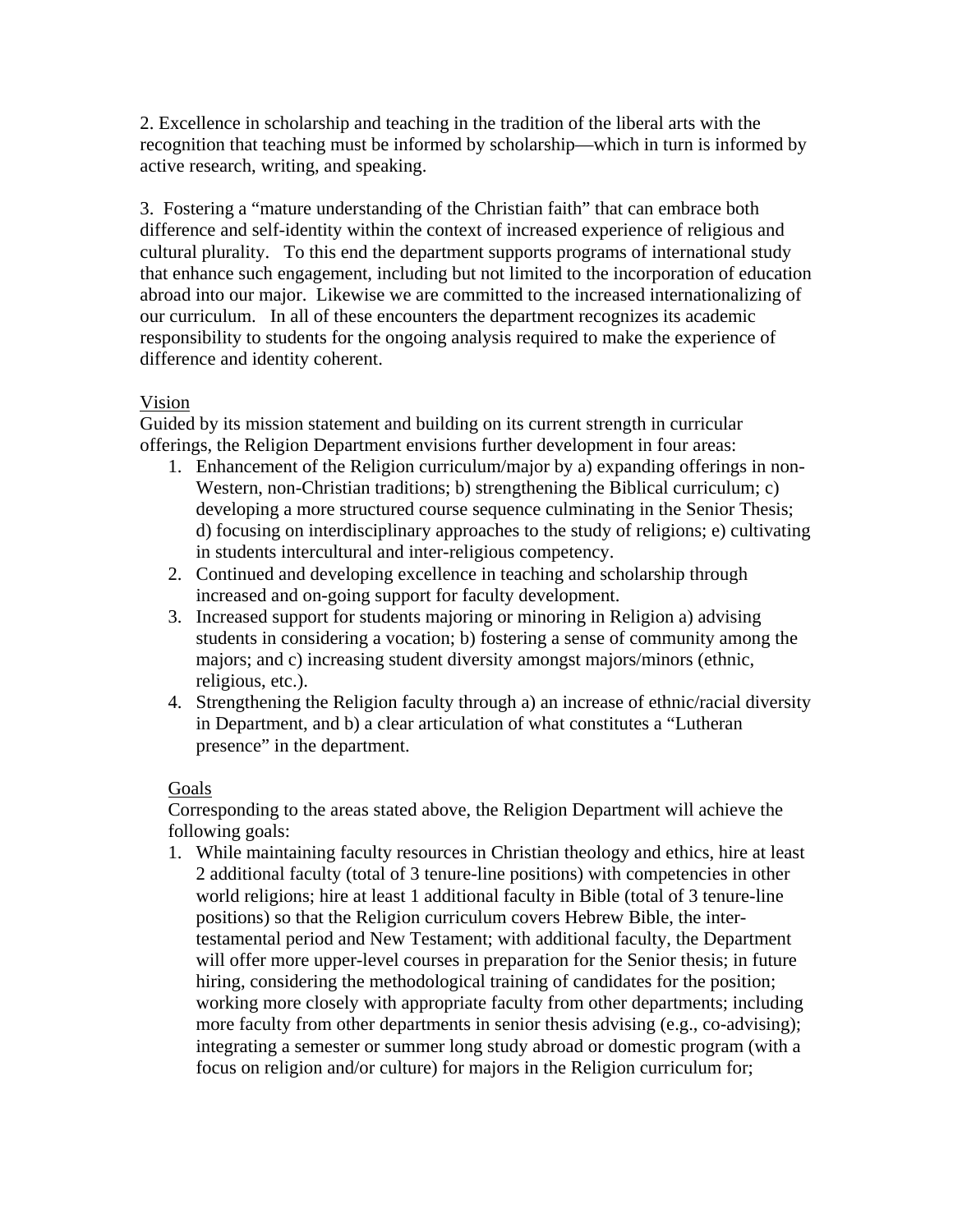offering more courses or incorporate in existing courses more inter-religious components, e.g., interfaith dialog.

- 2. Request more funding for travel to professional conferences; establish an annual on-campus seminar for Religion faculty that will focus on a significant topic; institute a  $4<sup>th</sup>$  year leave (semester) and a rotating post-tenure semester leave (above and beyond regular leaves--with an increase of faculty in the department it would be possible to cover areas for colleagues on leave with no additional cost to the College); in concert with GTS, develop more educational opportunities for faculty who wish to utilize technological resources and tools for pedagogical and research purposes.
- 3. Improve graduate school advising for Religion majors; establish an advisory program for students considering ministry/church leadership; establish a regularized retreat for Religion majors lead by tenure-line Religion faculty; partner with the Office of Diversity Development and Multicultural Programs and Center for International and Cultural Education to identify potential majors/minors from ethnically and religiously diverse backgrounds.
- 4. An increased presence of persons of color in the Department through prioritizing diversity in sub-disciplinary hiring and/or opportunity hiring; clear hiring criteria to maintain/strengthen Lutheran presence, especially in the areas of theology and ethics.

## **1.2 Programs**

Religion Department Program Major in Religion Minor in Religion

Contributions to other academic programs

First Term Seminar: The Religion Department regularly contributes to First Term Seminars, averaging two to four FTS sections per year.

January IEX courses: on average, the Department offers 2-3 courses in January Curriculum II: Religion faculty contribute to the following CU II courses:

CUR-120 The Individual and Morality (occasionally)

CUR-140 The Biblical Tradition (every fall)

CUR-399 Senior Seminar (occasionally)

Japanese Studies

REL 235 Zen and Japanese Culture

REL 355 Buddhist Philosophy

## Business

EM 251 Ethics in Business and Economics

## **Classics**

GRE 202 The Greek New Testament

LALACS

REL 244 God and Globalization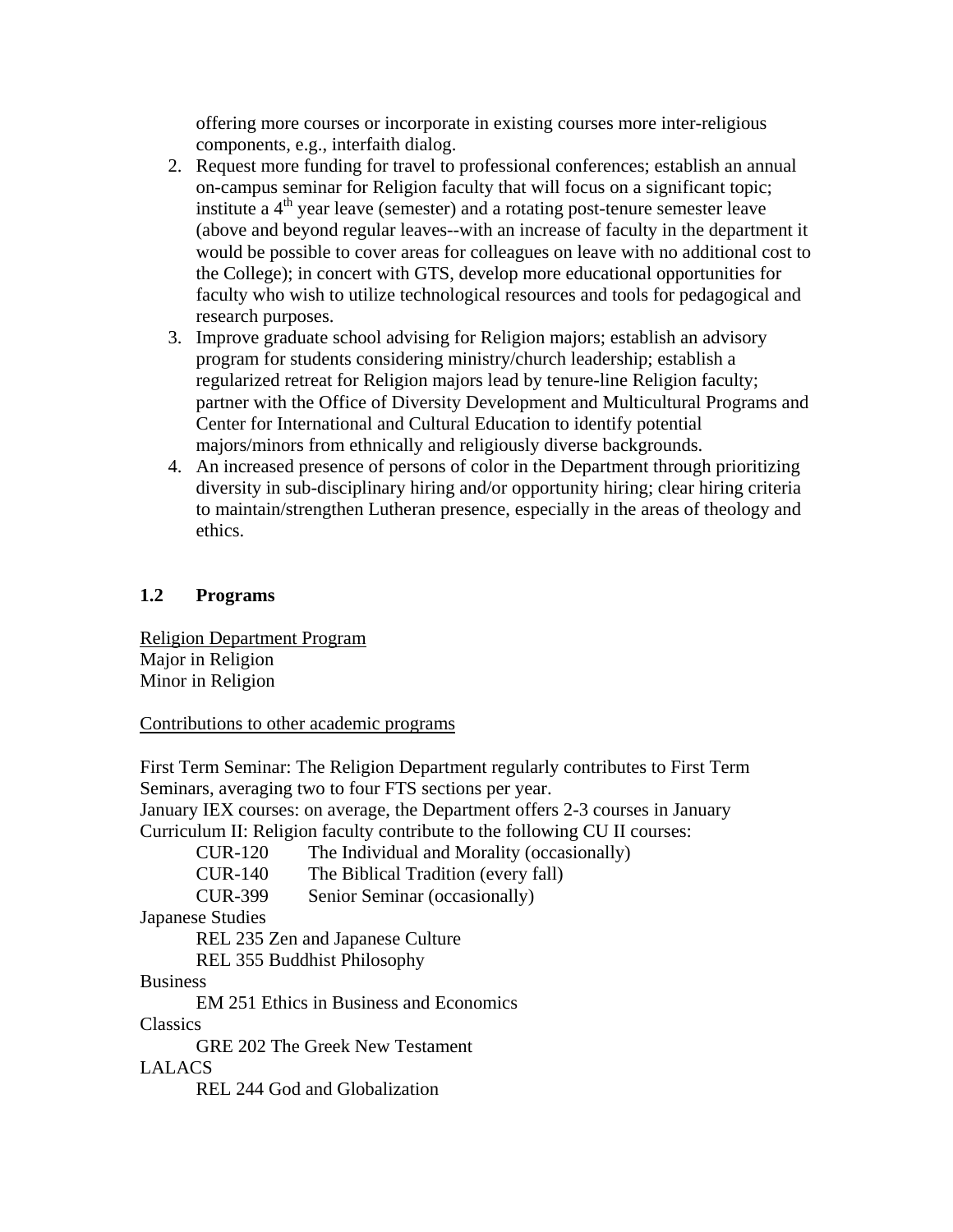REL 273 Religion and Politics in Latin America REL 344 Liberation Struggles in the Two-thirds World Medicine and Health Sciences REL 243 Ethics and Medicine Peace Studies REL 115 World Religions Gender, Women and Sexuality Studies REL 250 Women and the Bible REL 262 God and Gender REL 282 Perspectives on Evil, Sin, and Suffering

#### Contributions to General Education requirements

The Religion Department contributes to the College's general education requirements as well as to interdisciplinary programs. Listed by totals, we provide the following general education courses:

| <b>ARTS</b>  | 1 200-level                            |
|--------------|----------------------------------------|
| <b>THEOL</b> | 6 100-level; 1 200-level               |
| <b>LARS</b>  | 2 200-level                            |
| <b>HIPHI</b> | 1 100-level; 11 200-level; 6 300-level |
| <b>SOSCI</b> | 2 100-level                            |
| <b>NWEST</b> | 1 100-level; 6 200-level; 1 300-level  |
| WRITI        | 5 FTS; 1 200-level                     |
| WRITD        | 4 200-level; 5 300-level               |

## **1.3 Support relationships**

Given the interdisciplinary nature of the study of religion, the Department relies on a number of departments and programs (courses cross-listed or that count toward the major):

- 1. Art/Art History: ART 239 "Art of the Middle Ages"
- 2. Political Science: POL 235 "Religion and Politics in American"
- 3. Soc/Anthropology: S/A 259 "Anthropology of Religion"
- 4. Classics: GRE 202 "Greek New Testament"
- 5. Office of International and Cultural Education
- 6. Center for Vocational Reflection

## **Section 2 Strategic Review**

## **2.1 Strategic Issues**

In the spring of 2008 the Religion Department completed a 10 year review which included a self-study, an external review, and a department retreat. The review and subsequent departmental discussions are the background of the following analysis.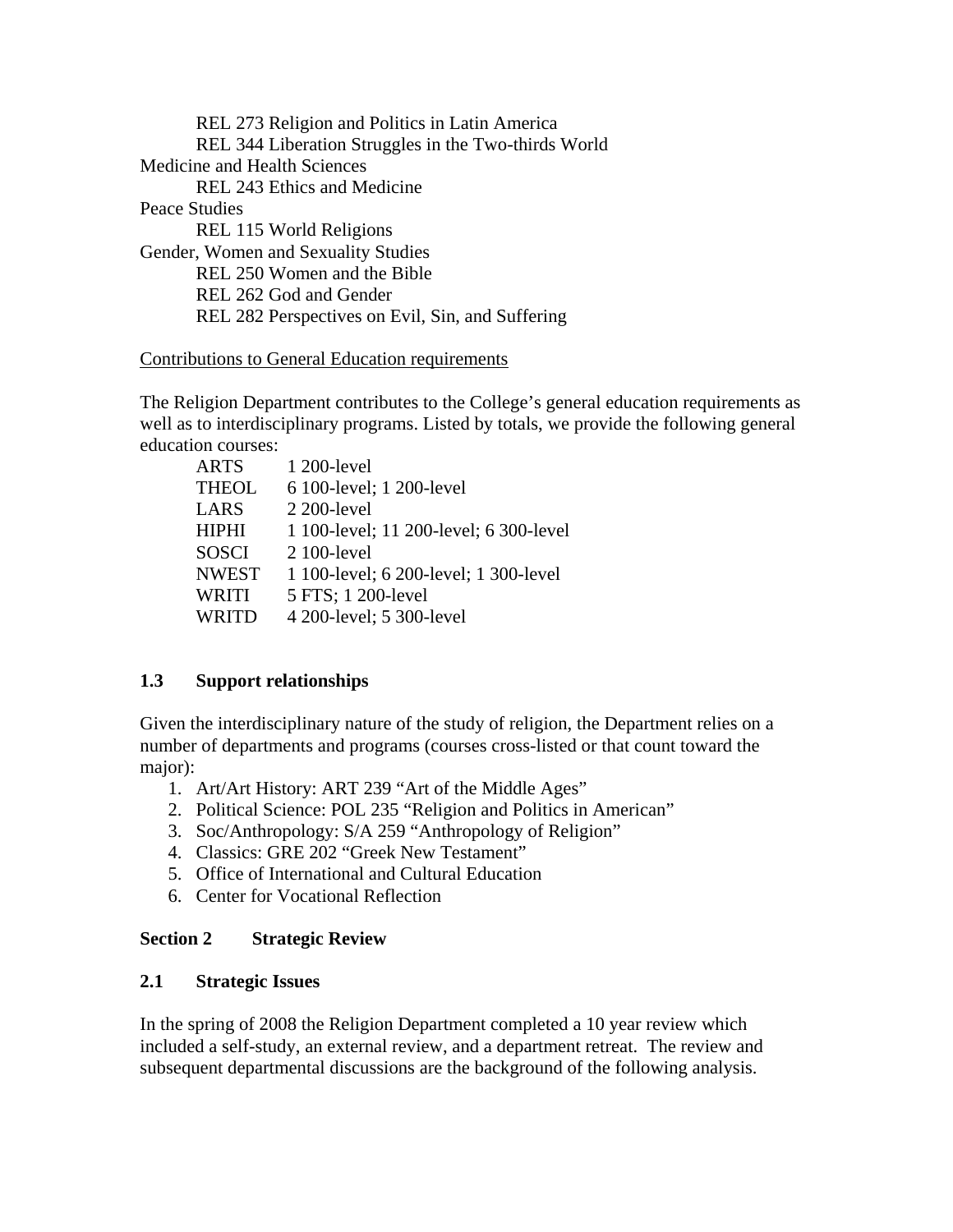#### Departmental strengths

All department members are committed to the Lutheran character of the institution especially the Lutheran perspective on higher education, and subscribe to the theological and ethical core of the Religion curriculum. Department colleagues also recognize the essential role that biblical study and the study of world faiths plays in the Religion major. Strong support for international study and inter-religious dialog is evident in the department, as is the commitment to and involvement in the College's interdisciplinary programs.

#### Departmental weaknesses

Departmental weaknesses include the following: only one tenure-line faculty member in the area of world religions; only one tenure-line faculty member who is a person of color; no consensus on what number of Lutherans needed to sustain a "Lutheran presence" in the department; need for a more intentional incorporation of study abroad in the Religion curriculum.

#### Opportunities (external)

There is some evidence that our society recognizes the importance of the study of religion for understanding world/global events; there is an increased student interest in the study of religion; over the last 20 years graduate programs focusing on non-Western, non-Christian religions have increased.

#### Challenges (external)

Increasingly students, with a Christian background or who claim Christianity as their faith, arrive at college with very little or no understanding of Christianity; biblical literacy is almost non-existent (the lack of knowledge of both Christianity and the Bible means more class time spent on rudimentary issues); less development of critical reading, research and writing skills—corresponding to an increase in on-line/internet activity; increasing demand for courses in non-Christian, non-Western traditions (a positive sign, but a challenge nonetheless); graduate programs geared toward specialization and research, rather than teaching and intellectual community/general knowledge.

#### **2.2 Barriers**

Because the Religion department serves many programs (see section 1.2), there is little room for revising/modifying the major. For example, the department would like to see more sequencing of courses (a 100-level course would be required for a 200-level, etc.); however, many upper-level courses also serve other majors and, for those students, prerequisites would not work. A second issue is support for faculty research; for example, a more frequent leave schedule (as proposed in section 1.1.1, under Goals, number 7). Another issue as relates to future hiring is the need for a clearer understanding and consensus about diversity.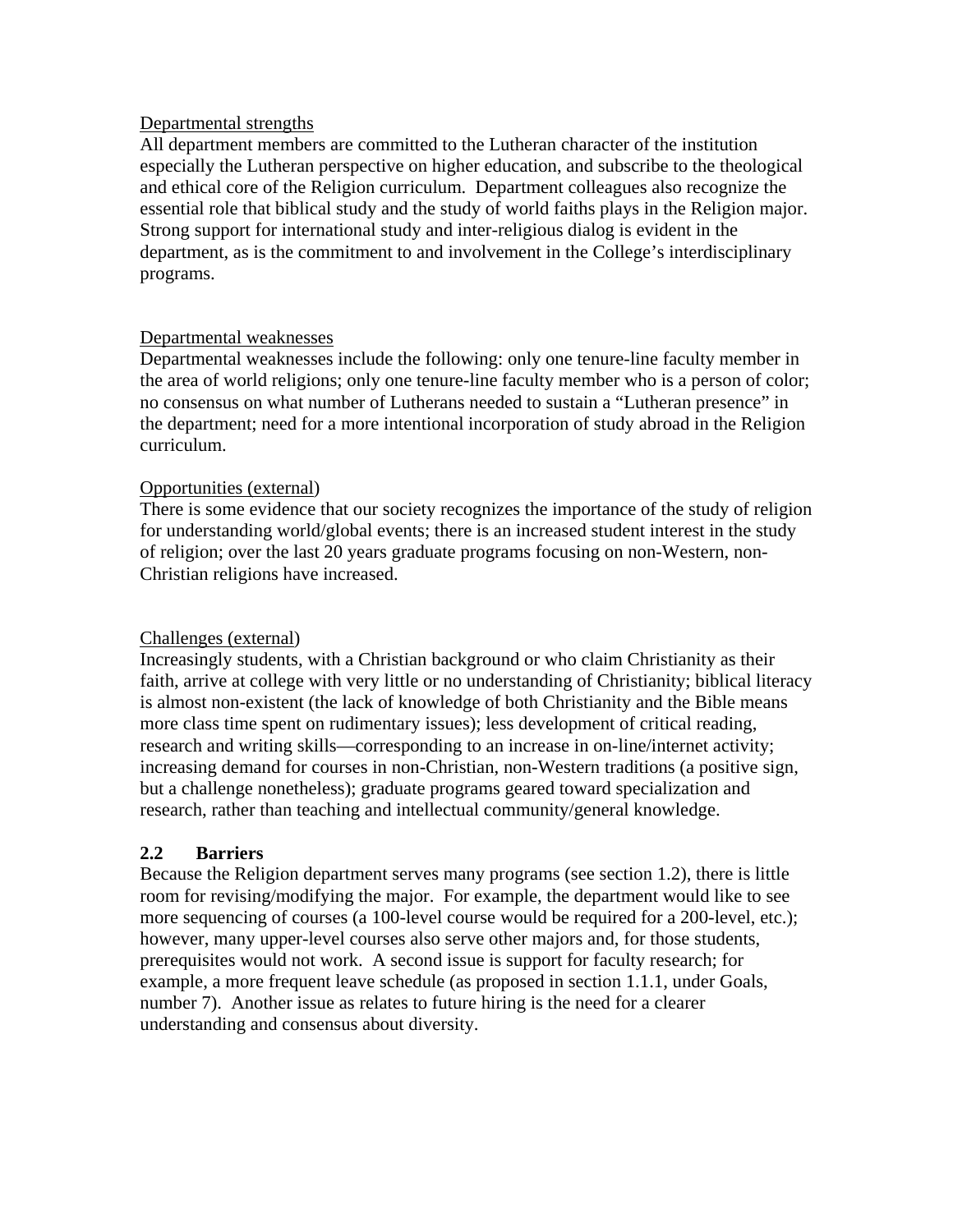### **Section 3 Strategic Initiatives and Recommendations**

To achieve Goal One and support the College's Strategic Initiatives 1.1, 3.1, 4.1, 4.2, we will:

a. Hire two additional faculty with competencies in world religions.

b. Hire at least one additional faculty in Bible.

c. Offer additional 200 and 300 level courses in all areas.

d. Invite faculty in other disciplines to co-advise senior theses.

e. Offer additional 200 or 300 level courses focused on inter-religious issues and dialogue.

f. In concert with the Center for International and Cultural Education, develop religion specific programs, both international and domestic, primarily for Religion majors and offer financial assistance for Religion majors who participate in this program.

g. Integrate study abroad experiences for Religion majors through the creation of specific post-study courses and/or the development of an Intercultural Integration Area.

To achieve Goal Two and support Strategic Initiatives 1.1, 2.4, and 2.5, we will:

a. Establish annual on-campus seminary for Religion faculty led by a well-known teacher/scholar.

b. Institute a fourth year semester leave.

c. Institute a rotating post-tenure semester leave above and beyond regular leaves.

d. Increase support for travel to conferences and seminars.

e. Designate a GTS representative to aid faculty members in utilizing technology in both research and teaching.

To achieve Goal Three and support Strategic Initiatives 1.2, 1.5, 2.4, 2.5, 3.1, 4.1, 4.2, 4.3, and 5.1 we will:

a. Establish and fund an annual retreat for Religion majors.

b. Partner with the Office of Diversity Development and Multicultural Programs and Center for International and Cultural Education to identify potential majors/minors from ethnically and religiously diverse backgrounds.

c. Support the role of an academic advisor for students pursuing 1) graduate study in Religion; 2) church professions; 3) support a leadership co-curriculur program for students pursuing church ministry with the Chaplain's Office, the Center for Vocational Reflection and the Office of Church Relations.

To achieve Goal Four and support Strategic Initiatives 3.1, 4.1 and 4.2 we will:

a. Prioritize diversity in sub-disciplinary hiring and/or opportunity hiring.

b. Clarify hiring criteria to maintain/strengthen Lutheran presence, especially in ears of theology and ethics.